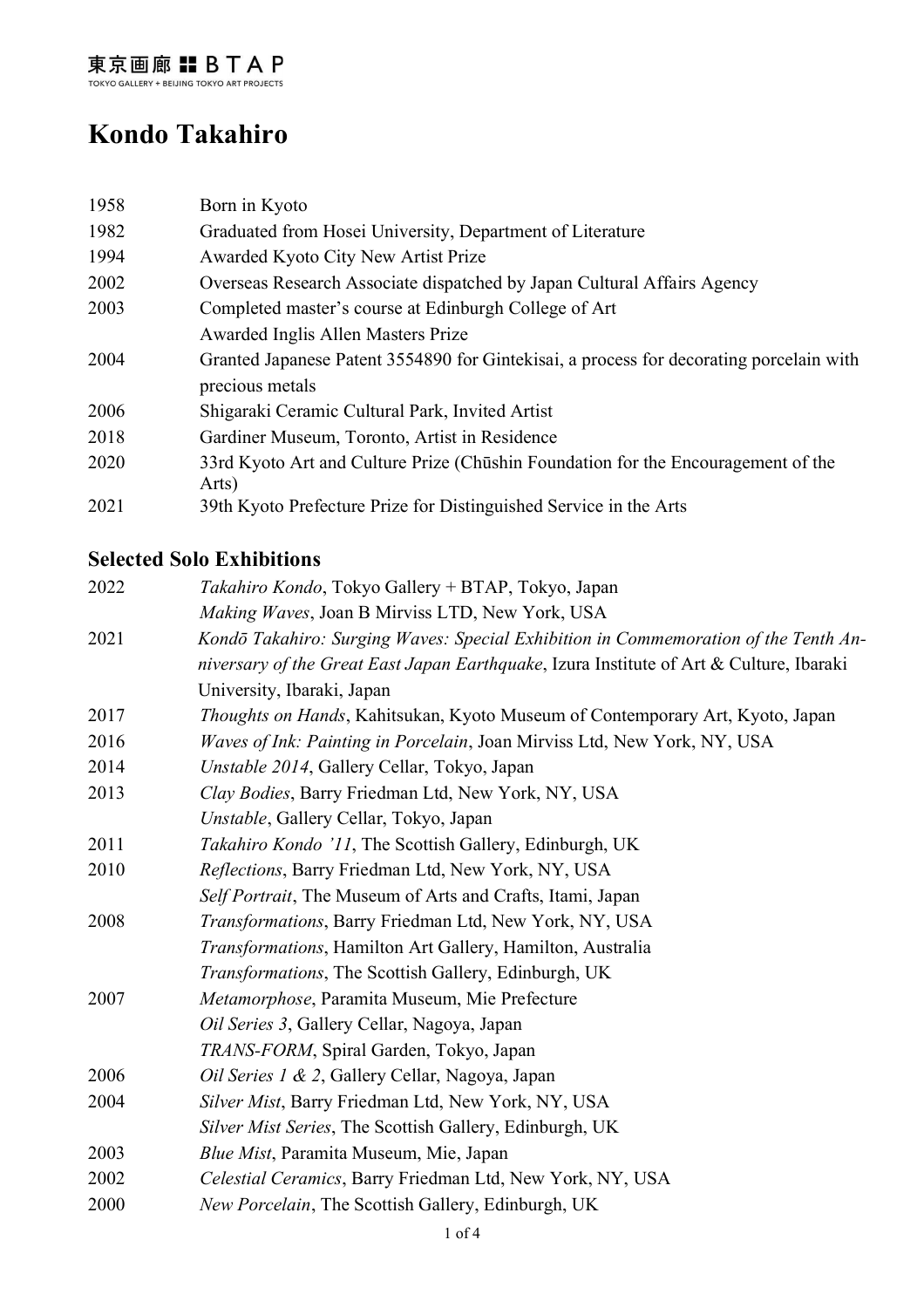## 東京画廊 : BTAP

TOKYO GALLERY + BEIJING TOKYO ART PROJECTS 1999 *Takahiro Kondo: Time & Space*, Imura Art Gallery, Kyoto, Japan

- 1997 *Takahiro Kondo*, Imura Art Gallery, Kyoto, Japan
- 1995 *Takahiro Kondo: New Blue & White*, National Museum of Scotland, Edinburgh, UK Imura Art Gallery, Kyoto, Japan
- 1993 *Mud-ing*, Osaka Contemporary Art Center, Osaka, Japan
- 1992 *Sometsuke and Drawing*, The Azabu Museum of Arts and Crafts, Tokyo, Japan
- 1990 *Works of Sometsuke*, The Sao Paulo Museum of Art, Sao Paulo, Brazil

#### **Selected Group Exhibitions**

| 2022 | HOMO FABER EVENT -AN EXTRAORDINARY JOURNEY ACROSS THE CREATIVE                                                         |
|------|------------------------------------------------------------------------------------------------------------------------|
|      | LANDSCAPE OF EUROPE AND JAPAN-, The Michelangelo Foundation, Venice, Italy                                             |
|      | Pure Form: Japanese sculptural ceramics, The Art Gallery of South Australia, Adelaide,                                 |
|      | Australia                                                                                                              |
| 2021 | Kyoto Contemporary Art Network Exhibition 2021, Ryosokuin, The Terminal Kyoto,                                         |
|      | Kyoto, Japan                                                                                                           |
|      | The 33rd Kyoto Fine Arts Cultural Award Memorial Exhibition, The Museum of Kyoto,                                      |
|      | Kyoto, Japan                                                                                                           |
| 2020 | The Spirit of Japanese Ceramics, Mashiko Museum of Ceramic Art, Mashiko, Japan                                         |
| 2019 | Vessel Explored / Vessel Transformed: Tomimoto Kekichi and his Enduring Legacy, Joan<br>Mirviss Ltd, New York, NY, USA |
|      | The Contemporary Asian Art Exhibition, Guimet Museum, Paris, France                                                    |
|      | Kyoto: Capital of Artistic Imagination, The Metropolitan Museum of Art, New York,                                      |
|      | <b>USA</b>                                                                                                             |
|      | Mizuniwatoutsuwa, GALLERY SATSU, Tokyo, Japan                                                                          |
| 2018 | Erasure: Toshi Ichiyanagi x Takahiro Kondo, Tokyo Gallery + BTAP, Tokyo, Japan                                         |
|      | Hands & Earth: Six Perspectives on Japanese Contemporary Ceramic, Lowe Art Mu-<br>seum, Miami, FL, USA                 |
| 2017 | The Dramatic Vessel, The Museum of Contemporary Ceramic Art, Shiga, Japan                                              |
|      | Thoughts on Hands, Kyoto Museum of Contemporary Art, Kyoto, Japan                                                      |
|      | Timeless Elegance in Japanese Art: Celebrating 40 Years!, Joan Mirviss Ltd, New York,                                  |
|      | NY, USA                                                                                                                |
| 2016 | Seisui: vessel shifting, Setouchi City Museum of Art, Okayama, Japan                                                   |
|      | The Sculptural Turn, Asian Art Museum of San Francisco, San Francisco, CA, USA                                         |
| 2015 | Ancient to Modern: Japanese Contemporary Ceramics and Their Sources, San Antonio                                       |
|      | Museum of Arts, San Antonio, TX, USA                                                                                   |
|      | Contemporary Japanese Ceramics in a Global Context, Metropolitan Museum of Art,                                        |
|      | New York, NY, USA                                                                                                      |
|      | The Hosomi Collection and the Contemporary Artists of Kyoto, The Hosomi Museum,                                        |
|      | Kyoto                                                                                                                  |
|      | Imaging the Blue and White, Taipei County Yingko Ceramics Museum, Taipei                                               |
|      | Tradition on Fire, Asian Art Museum of San Francisco, San Francisco, CA, USA                                           |
|      | Utsuwa et utsushi, Kyoto Art Center, Kyoto, Japan                                                                      |
|      | Utsuwa et utsushi, Maison de la Culture Du Japon A Paris, Paris, France                                                |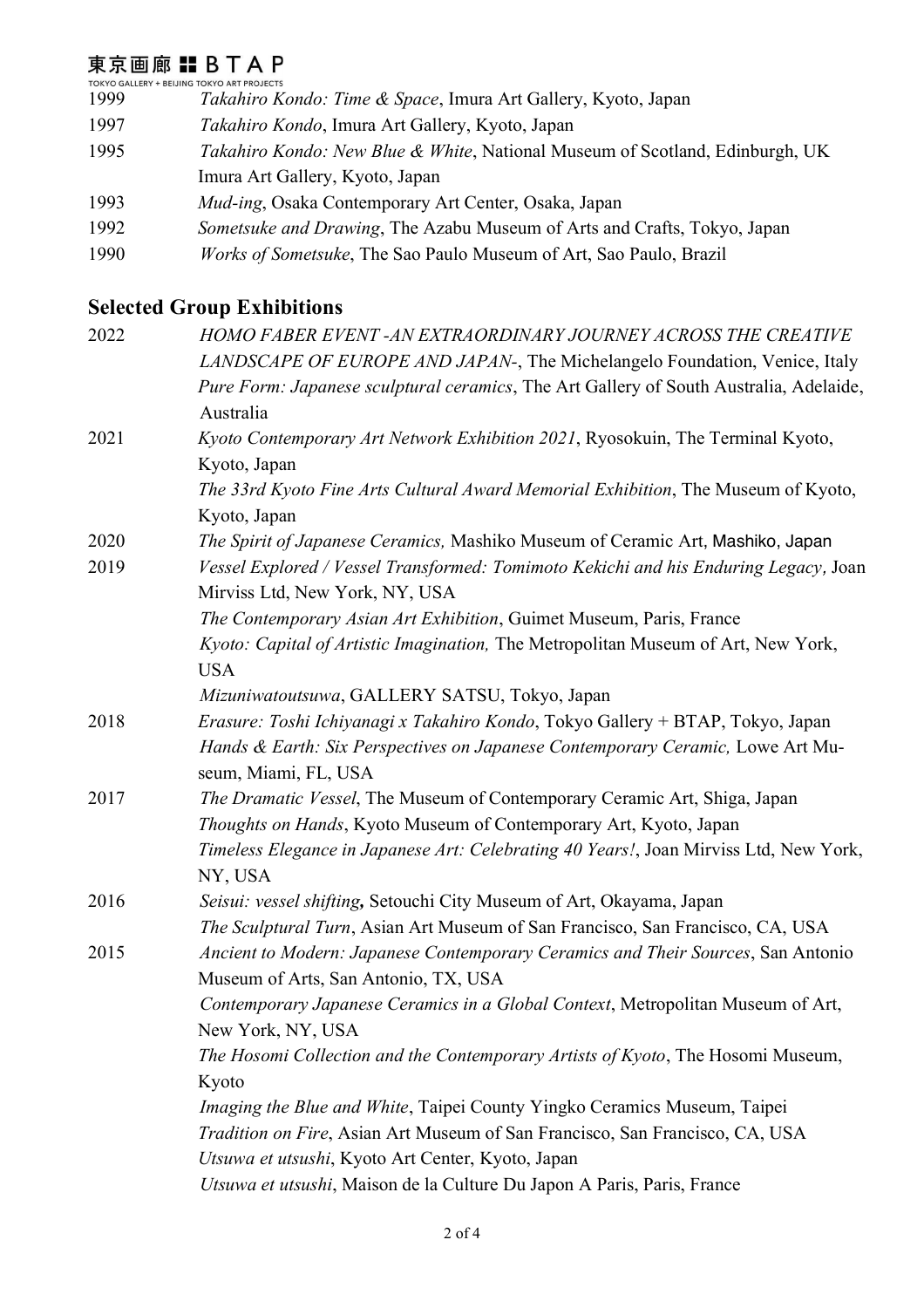## 東京画廊 : BTAP

|      | TOKYO GALLERY + BEIJING TOKYO ART PROJECTS                                                     |
|------|------------------------------------------------------------------------------------------------|
| 2014 | Contemporary Clay - Japanese Ceramics for the Twenty-first Century, The Walters Art            |
|      | Museum, Baltimore, MD, USA                                                                     |
|      | The Successive Generations of Kyoto Ceramics - Inheritance & Development, The Kyoto            |
|      | Municipal Museum of Art, Kyoto, Japan                                                          |
|      | Nuit Blanche Kyoto, Kyoto, Japan                                                               |
| 2013 | New Blue & White, Museum of Fine Arts, Boston, MA, USA                                         |
| 2012 | Architecture & Impermanence, Kansai French-Japanese Institute, Kyoto, Japan                    |
|      | Arts Machiya 2012, Minoya-Cho, Kyoto, Japan                                                    |
|      | Collect '12, The Saatchi Gallery, London, UK                                                   |
| 2011 | Beauty in All Things: Japanese Art and Design, Museum of Arts and Design, New York,<br>NY, USA |
|      | Collect '11, The Saatchi Gallery, London, UK                                                   |
|      | Monokeiro-Kemono, Tokyo Gallery + BTAP, Tokyo, Japan                                           |
| 2010 | DOMANI, The Art of Tomorrow, The National Art Center, Tokyo, Japan                             |
|      | Collect '10, The Saatchi Gallery, London, UK                                                   |
|      | Monokeiro, Kyohakuin, Kyoto, Japan                                                             |
| 2009 | Celebrating Kyoto, Museum of Fine Arts, Boston, MA, USA                                        |
|      | Collect '09, The Saatchi Gallery, London, UK                                                   |
|      | From Mono to Mono, The Kyoto University Museum, Kyoto, Japan                                   |
| 2008 | Collect '08, The Saatchi Gallery, London, UK                                                   |
|      | Collect '08, Victoria & Albert Museum, London, UK                                              |
|      | TEFAF, Maastricht, The Netherlands                                                             |
| 2007 | Collect '07, Victoria & Albert Museum, London, UK                                              |
| 2006 | Japan Ceramics for the New Century, Japan Society, New York, NY, USA                           |
| 2005 | Collect '05, Victoria & Albert Museum, London, UK                                              |
|      | Contemporary Clay, Museum of Fine Arts, Boston, MA, USA                                        |
| 2001 | Masters of Clay, Barry Friedman Ltd, New York, NY, USA                                         |
|      | International Asia Pacific Contemporary Ceramics Invitational Exhibition, Taipei               |
|      | County Yingko Ceramics Museum, Taipei                                                          |
| 2000 | Chinese Blue and White Porcelain and Japanese Modern Kondo Ceramic Art, The Bei-               |
|      | jing Palace Museums, Beijing, China                                                            |
| 1996 | Selected Works by Promising Artists, The Kyoto Municipal Museum of Art, Kyoto, Ja-             |
|      | pan                                                                                            |
| 1994 | Beyond Vessel, Robert McDougall Gallery, Christchurch, New Zealand                             |
|      | Kyoto City Art Newcomers, Kyoto Shijo Gallery, Kyoto, Japan                                    |
| 1993 | Contemporary Japanese - Blue & White - Ceramics, Daimaru Museum Kyoto, Kyoto,                  |
|      | Japan                                                                                          |
|      | Contemporary Japanese - Blue & White - Ceramics, Daimaru Museum Osaka, Osaka,                  |
|      | Japan                                                                                          |
|      | Contemporary Japanese - Blue & White - Ceramics, Daimaru Museum Tokyo, Tokyo,                  |
|      | Japan                                                                                          |
| 1992 | 20th Century Japanese Blue & White, Fitzwilliam Museum, Cambridge, UK                          |
| 1991 | Cerramista, The Kyoto Municipal Museum of Art, Kyoto, Japan                                    |
|      |                                                                                                |